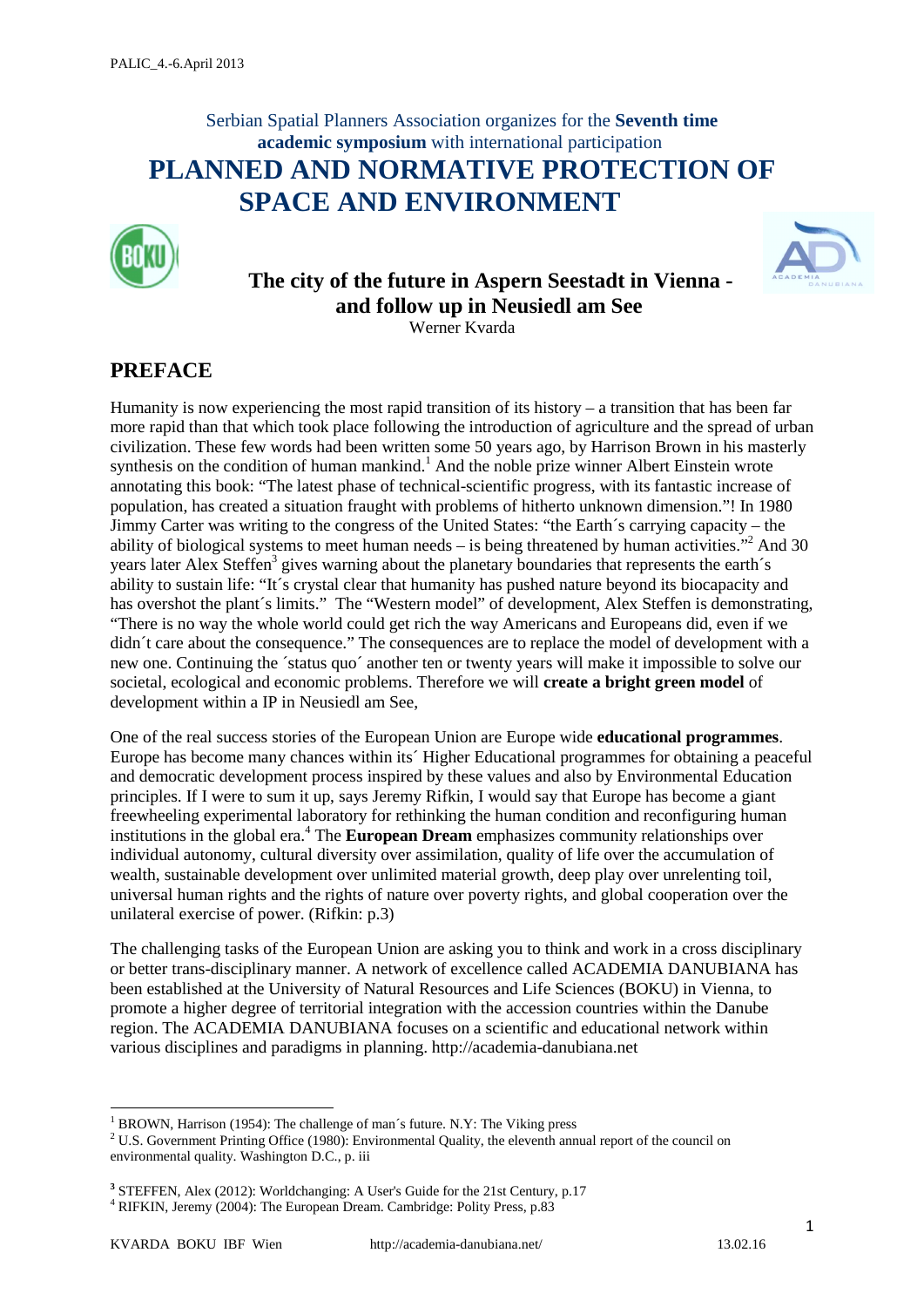## **INTRODUCTION**

In July 2011 the association ´Gartenpolylog´ was inviting me to come to Aspern Seestadt and tell the gardeners and urban farmers about permaculture. It was a great pleasure for me to present the philosophy and principles of permaculture a group of highly motivated people about establishing community gardens for the new town in Aspern. A group of gardeners has already established near the central information centre ´Flederhaus´ small parcels of land for vegetables.

The visionary development of the city quarter Aspern in Vienna´s 22nd municipal district Donaustadt is emblematic of the future-oriented positioning of Vienna. During the next 20 years, a forwardlooking city of the 21st century will emerge on the biggest area earmarked for urban development across Vienna´s entire municipality territory, says the major of Vienna, Michael Häupl. The enlargement of the European Union has pushed Vienna from the geopolitical periphery into a central position with historically evolved good neighbourly relations and huge economic growth potential. In this context, Aspern has become an important strategic area for Vienna´s urban development, which is reflected in the focuses defined by the Vienna Urban Development Plan 2005, which identifies the target area U2 Donaustadt/ Aspern Airfield as one of the 13 hot spots of urban development.



aspern Vienna's Urban Lakeside will be a modern economic hub at the heart of the booming CENTROPE Region. In the city of the future, it will be a matter, first and foremost, of satisfying the needs of people for a high quality of life with concurrent sustainable development.<sup>5</sup> That means a residential area or an urban region, which, with the use of intelligent, green technologies, will become a "zero emission city" or "sustainable urban region" where the people will live sustainably.

This calls for new models of design of spaces (e.g. shared spaces) – says Isabella Kossina from the Wiener Stadtwerke. Maria Vassilakou the Deputy Major and Acting City Councillor of Vienna has "the opinion, that this is no longer only a question of technology but also of basing the transformation of our cities in the direction of sustainability very directly on people."

The idea this year is to continue the idea of public community gardens also in Neusiedl am See. The Institute of Soil Science at BOKU in cooperation with the Academia Danubiana organizes in 2013 a Sokrates Erasmus **Intensive programme** for a "Permaculture Design Course-The city of the future" in the Neusiedl am See. For continuing these efforts in the future in cooperation with urban planners and local stakeholders, we will work with students from different countries and know how to establish landscape design measures for implementing several community gardens and patterns for a new model of the city of the future. The Application Form 2011 for IPs can be downloaded on the OEAD website<sup>6</sup> also the handbook<sup>7</sup>. In close cooperation with representatives from the City municipality of Neusiedl am See and local representatives and students from the Danube region will work on new models for the city of the future. We will invite universities from Danube countries (SK, BG, SI, HU, RS) and also students from Western European countries like DE, FR, PT. The main financial support will be done by funds of an Intensive Program. (see also file nr.22 $\textsuperscript{8}$ )

 $\overline{\phantom{a}}$ 

<sup>&</sup>lt;sup>5</sup> Austria´s Smart Cities & Regions http://www.smartcities.at/home-en-GB<br>
<sup>6</sup> http://www.oead.at/fileadmin/lll/dateien/lebenslanges\_lernen\_pdf\_word\_xls/erasmus/intensivprogramme/2011-<br>
12/ip\_antragsformular\_11-12.pdf

 $^7$  http://www.oead.at/fileadmin/lll/dateien/lebenslanges\_lernen\_pdf\_word\_xls/erasmus/intensivprogramme/2011-12/ip\_handbuch\_2011-12.pdf <sup>8</sup> http://www.oead.at/fileadmin/lll/dateien/lebenslanges\_lernen\_pdf\_word\_xls/erasmus/erasmus\_allgemein/2012-

<sup>13/</sup>era10\_ip\_de.pdf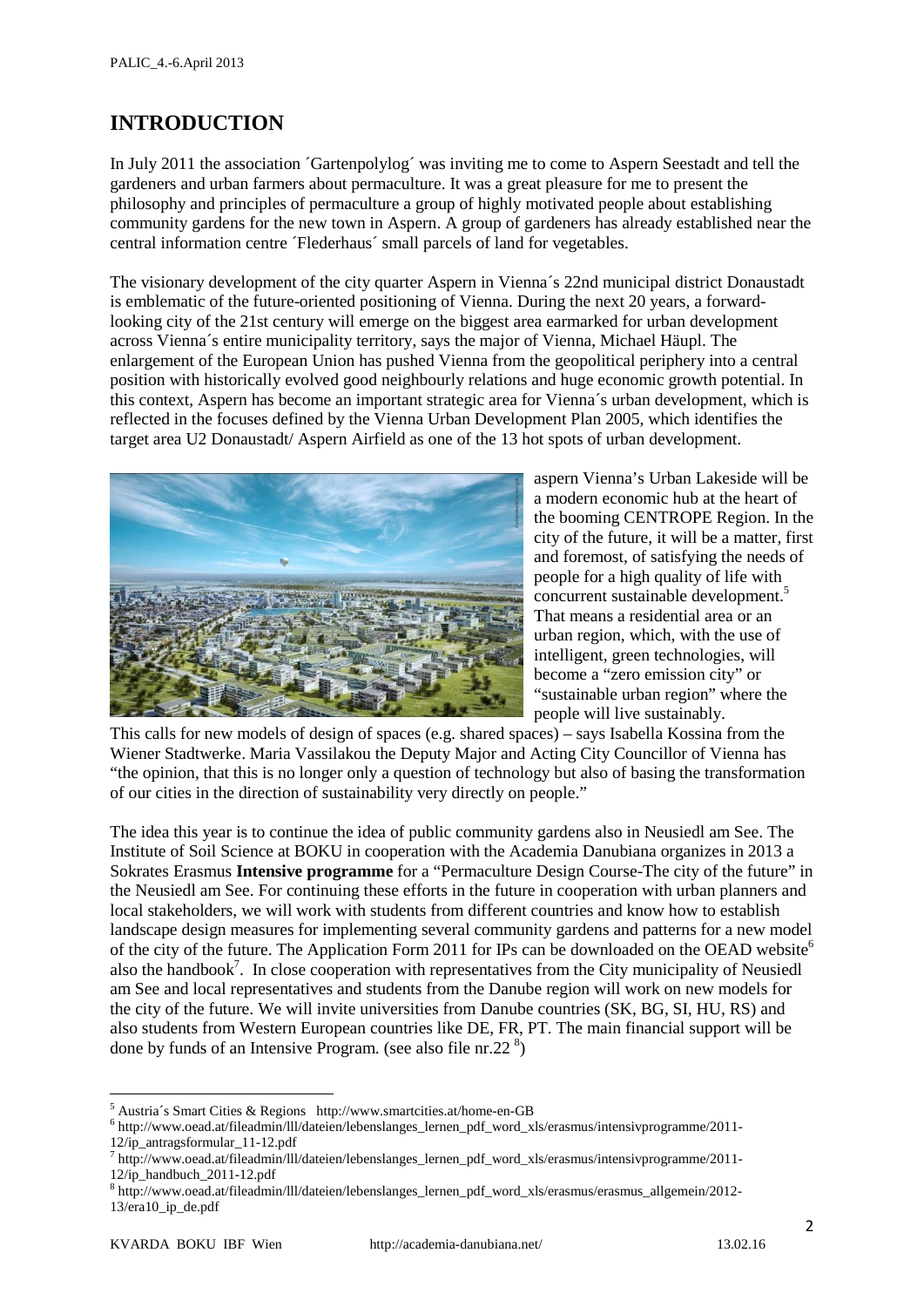### **FOLLOW UP IN NEUSIEDL AM SEE – THE CITY OF THE FUTURE 1.. UNDERSTANDING THE CASE**

For **understanding** the case of a real-world problem within its history, constraints, dynamics, and uniqueness we need key epistemics of cognition by empathy, feeling, pictorial representation in memory and intuitive comprehension. For identifying the problem, goals objectives and aims have to be defined. We will work during the workshop with four topics:

#### **First: Ecology - Agriculture and Forestry**

At the International Conference on Human Ecology, Prof. Marina Fischer –Kowalsky was presenting the topic of "Socio-metabolic transitions and the changing role of cities". She was referring to the historical *great transformation* from an agrarian to an industrial socio-ecological regime Europe, North America. She was demonstrating "that the role of cities, constraints as well as potential, is fundamentally different in an agrarian in contrast to an industrial regime, and was analysing what follows for a possible next transition. Most commonly, a transition towards more sustainable patterns of production and consumption, that is a more sustainable social metabolism, is equated with the problem of abolishing a highly wasteful industrial lifestyle."<sup>9</sup>

Prof. Kromp-Kolb was illustrating at the opening session of PDC-AS last year in Aspern Seestadt, proposals for alternative lifestyles, which we will work on this year.

Prof. Ivica Kisic and PhD. Daria Bilandzija will provide a lecture about ´ecological footprint´ and present a ´Introduction in organic agriculture´. "Approximately 90-95% of total world food we produce on or in soil." Daria will talk about the "Influence of different tillage systems and crops on emission of CO2 from soil. Darija is measuring the CO2 under different tillage systems since 2011." Sen. Lect. Tomaz Prus will prepare and present a lecture about balance between agricultural and forest land use as well as principals of combining both with natural protected areas. The lecture will include also discussion of endangered resources as peat and global efforts for peatland´s rehabilitation.

If we use less total energy than we do now, even if people all as wealthy with an appropriate lifestyle as the average European, experts call this ´**the conservation bomb**´. 10 "We are used to measuring our impact in terms of watts. World wide energy use averages of 17.500- kilowatt-hours per person per year. But the ´2000-watt society´, a Swiss version of sustainability, is about both energy and climate fairness, which is feasible for Switzerland.<sup>11</sup> Amory Lovins, head of the Rocky Mountain Institute said, that the 2.000 watt society could work even in the United States.<sup>12</sup> The Centre for Alternative Technology´s pioneering project Zero Carbon Britain has been recognized in RenewableUK´s first Energy Awards. Just download the full report on: <sup>13</sup>

Redesigning systems to create carbon-neutral, zero-waste, livable communities will not even slash the ecological impacts of growth in those cities, but will also help build models for development that are cheaper and more replicable in other cities across the planet. P194 Copenhagen has moved forward with aggressive plans to become the first CO2- neutral capital in the world by 2025. P.197<sup>14</sup>

#### **Second. Architecture and Spatial Planning**.

Christopher Alexander and colleagues presented a powerful new theory of design with important ecological ramifications in *A Pattern Language* and the *Timeless Way of Building*. 15 Until recent times the prevailing architectural design and spatial planning epistemology considered built up and geographical areas as technical, social and economic entities for classifying, profitable use and exploiting. "For our purposes, let us define **design** as the intentional shaping of matter, energy,

<u>.</u>

<sup>9</sup> International Conference on Human Ecology, Manchester, UK, June 29th to July 3rd 2009

http://www.kinderumweltgesundheit.de/index2/pdf/aktuelles/10399\_2.pdf p.4<br>
<sup>10</sup> World changing. P.137<br>
<sup>11</sup> 2000 Watt society: http://www.stadt-zuerich.ch/portal/en/index/portraet\_der\_stadt\_zuerich/2000-watt\_society.html<br>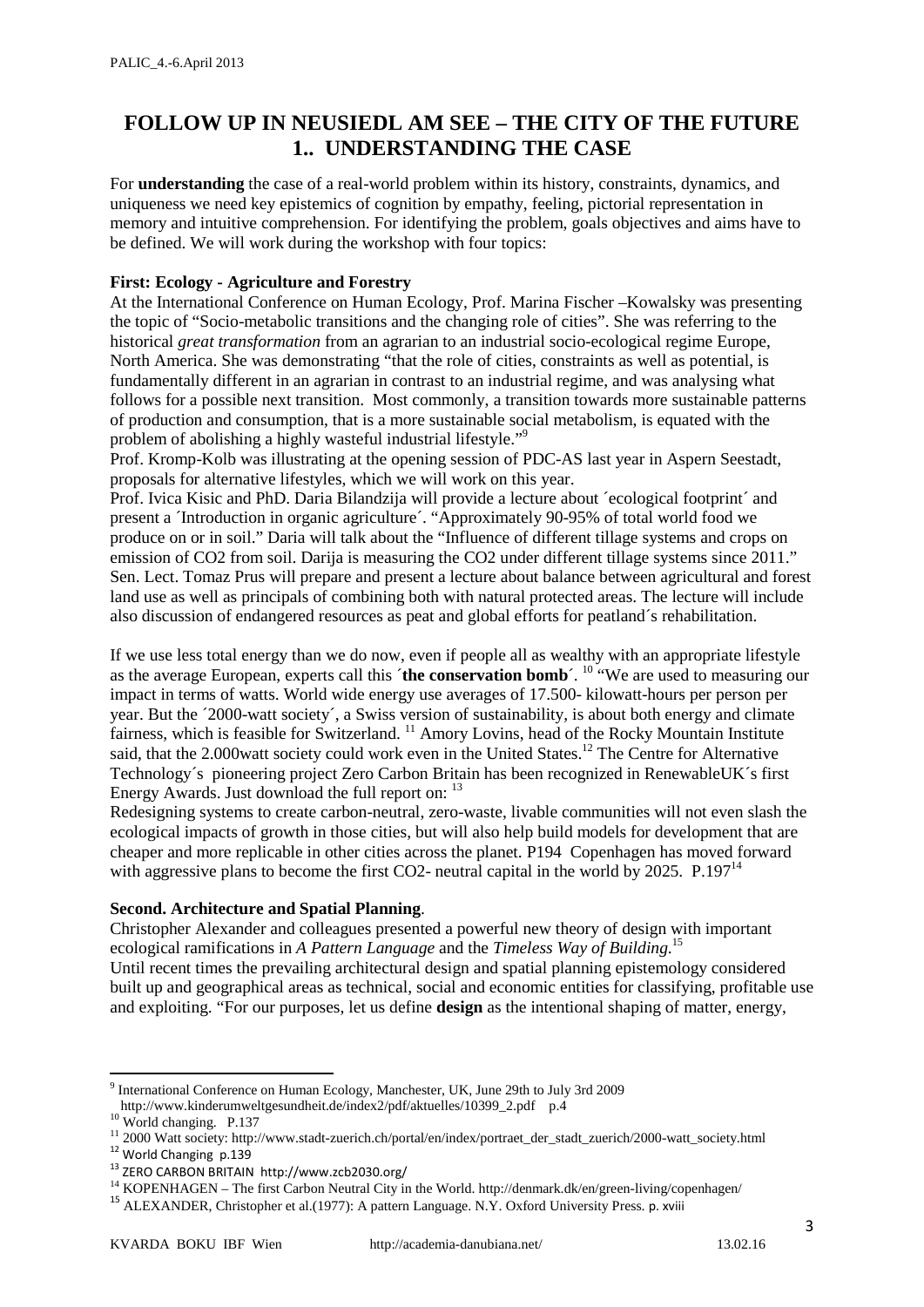and process to meet a perceived need or desire. Design is a hinge that inevitable connects culture and nature through exchanges of materials, flows of energy, and choices of land use." (Van der  $RYN$ )<sup>16</sup> Therefore we invite all of you to be designers in shaping the physical details of your profession and daily experience, aggregating your ideas for human purposes. For being an important player with smart-city technologies today, we have to take into account our common prodigious wisdom with accepted knowledge of appropriate technologies. Prodigious built up structures of former times "goes to the roots of human experience and is thus of more than technical and aesthetic interest. Moreover, it is architecture without a dogma". <sup>17</sup>

In**Ecological design** is a system of assembling conceptual, material and strategic components in a pattern which functions to benefit life in all its forms. It implies any form of design that minimizes environmentally destructive impacts by integrating itself with living processes to minimize resource depletion, preserve water cycles and respects species diversity, etc. Prof. Borislav Stojkov, Prof. Viktoria Aladzic, Prof. Tatjana Capuder-Vidmar, Prof. Werner Kvarda will explain examples for the future of Neusiedl am See by using the ´Pattern language´ from Christopher Alexander. In this session everyone is a participant designer in which technical disciplinary languages and barriers are exchanged for a shared understanding of the design problem. We honour the special knowledge that each person brings.

#### **Third: Solidarity Economy**

Ecological footprints and carbon footprints, which we can measure using simple online quizzes, provide us with a metaphor for understanding how is our consume impact on the planet. In solidarity economy, the meaning of sustainability include also *social sustainability,* and we could say that "*In the city of the future, it will be a matter, first and foremost, of satisfying the needs of people for a high quality of life with concurrent sustainable development*". "It is now known that we cannot abuse of natural resources, as well as we cannot exclude individuals from the economic system – especially because if we do so, we have collateral problems more difficult to deal with (violence, social security, health problems, soil degradation, etc), and that's why solidarity economy can give alternative and creative answers for problems that the capitalist system have been unable to deal with (elder society, long life learning, inter-generational activities, etc). It is also important, for improving our sustainable economy, to think in creative solutions for waste materials and how to reintroduce what would be "waste" as value on the support chain.

Prof. José Manuel Henriques, Prof. Winfried Blum and Roberta Schwambach will explain the principles of solidarity economy with a special focus on local development and how, with simple changes in our choices/levels of consumption, society can decrease (individual and regional) impacts and achieve carbon neutrality - all based on representative consumer and life style choices.

#### **Forth: Culture and identity**

Our countryside in Europe is characterized through centuries by a richly structured landscape with high biological diversity. This cultivated landscape has resulted from extensive management. The identity of our cultural landscapes shows a high variety of typical forms, structures and patterns influenced by the climate, the topography, the altitude of the land and its peoples living there. Especially in architecture we will find various forms of elements and details, which we call vernaculars.

**Vernacular architecture** has shown evidently for all the centuries a ´architecture without architects´. In the past all design and construction was guided by a collection of communally adopted planning principles called **patterns.** "A pattern language is a system which allows its users to create an infinite variety of those three dimensional combinations of patterns, which we call buildings, open spaces and cultural landscapes. The essential feature which every pattern has, is that it forms the basis for a shared agreement in a community.

<sup>&</sup>lt;sup>16</sup> VAN DER RYN, Sim / COWAN, Stuart (1996): Ecological design. Washington D.C. \* Covelo, Cal.: Island press, p.146

<sup>17</sup> RUDOFSKY, Bernard (1977): The Prodigious Builders. London: Secker&Warburg.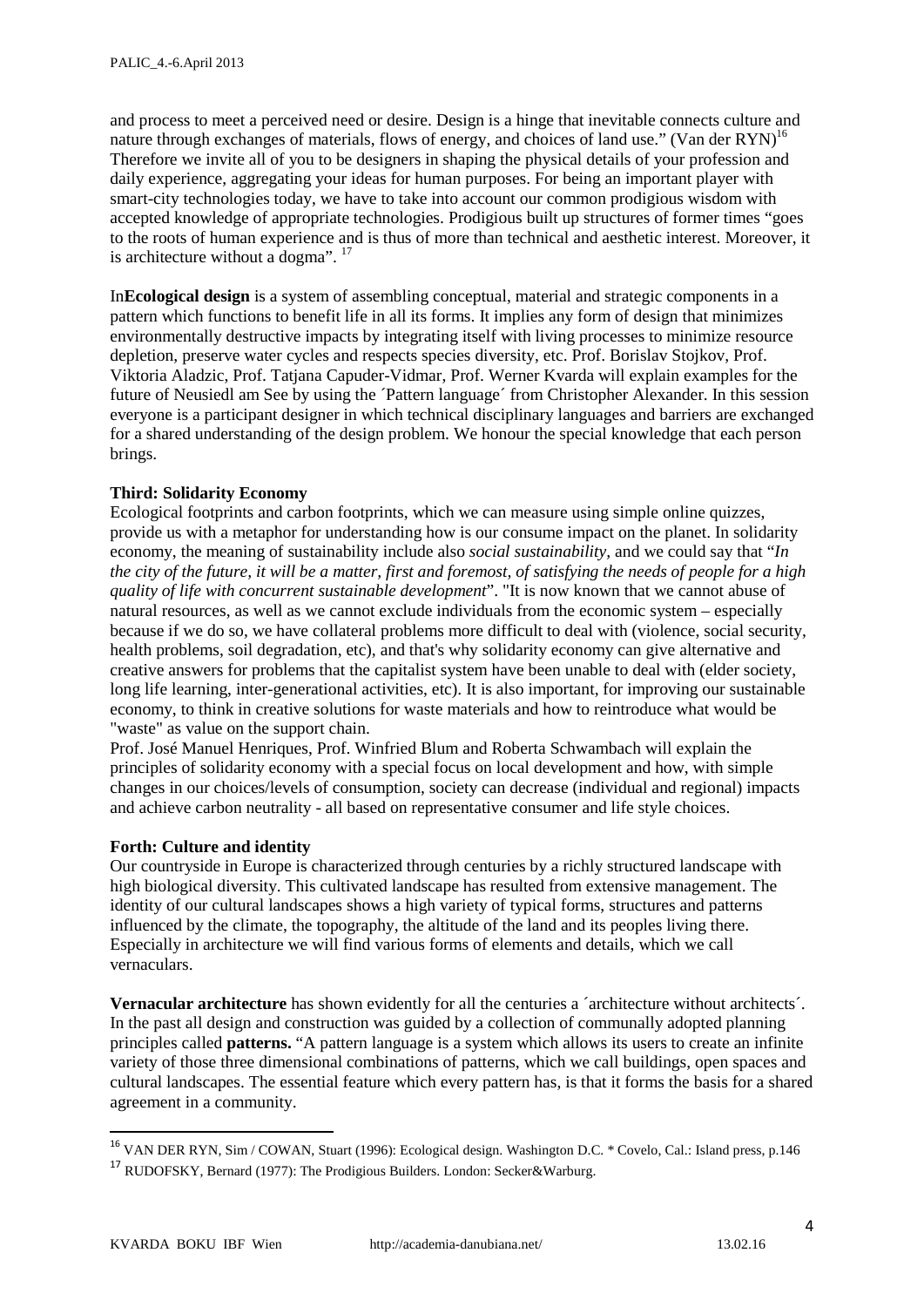# **2.. CONCEPTUALISING**

The new-fashioned point of view about permaculture is a **transdisciplinary** way of planning to communicate innovative knowledge with experts and the participants of the design course, and also with local stakeholders. Today we need a new approach of mutual learning between science and society. If we want to do joint problem identification and solving among science, technology and different stakeholders in society we have to learn about transdisciplinarity. Transdisciplinarity is a new form of learning and problem solving involving cooperation among different parts of society and academia in order to meet complex challenges of society. Transdisciplinarity requires methods that allow integration of knowledge with respect to at least four dimensions. [KLEIN, 2001]

Amongst science we are conceiving as a whole the knowledge of certain fields of activity. Philosophers call a filter that determines what counts as knowledge an **epistemology.** The point is, we need freedom of research and education, where basic principles of knowledge get reflected and common knowledge is not getting strained, but rather accepted to be challenged. "For instance conventional science is repressing radical innovations, because they will shake to the core essentially their basic items."18 According to Thoms S. Kuhn a paradigm shift was called a scientific revolution by epistemologists, when scientists encounter anomalies which cannot be explained by the universally accepted paradigm within scientific progress has thereto been made.

The **paradigm shift** has found uses in other contexts, replacing the former way of thinking. For instance permaculture in relation to ecological farming is not only the production of food supply considering careful methods of production for preserving nature. The difference as we can recognise is that permaculture is an interdisciplinary field of research, aiming to achieve a lively future and to increase the vital necessities and the well-being of humanity. Therefore we are inquiring into the ecosystem of the earth, from a global point of view with regard to the region down to the local dimension.

**Future search conferences** as a new planning-process will bring people together with diverse interests to create shared vision, innovation and collaborative action and do joint planning. For establishing an **interdisciplinary approach**, we will uncover what people already know about



participants to quickly gain an overview of the complexity of the issue. The group then moves to sort these trends into desirable and probable **categories.**

Within the **second week** the participants will work within individual groupwork on their projects. We will continue on the results of the masterplan with transparent planning about open space permaculture concepts.

We will publish the **lectures** from the experts, the **teaching material** as a permaculture guide, the **case studie**s from the students and the **results** from the project week.

<u>.</u>

<sup>&</sup>lt;sup>18</sup> KUHN, Thomas S.(1967): Die Struktur der wissenschaftlichen Revolutionen. Fft. Am Main, Suhrkamp. S.20 19 TIPPETT, Joanne: Teaching a Permaculture Design Course. In: GOLDRING Andrew (2000): Permaculture Teachers´

Guide. Permaculture Association, London; p.29-31